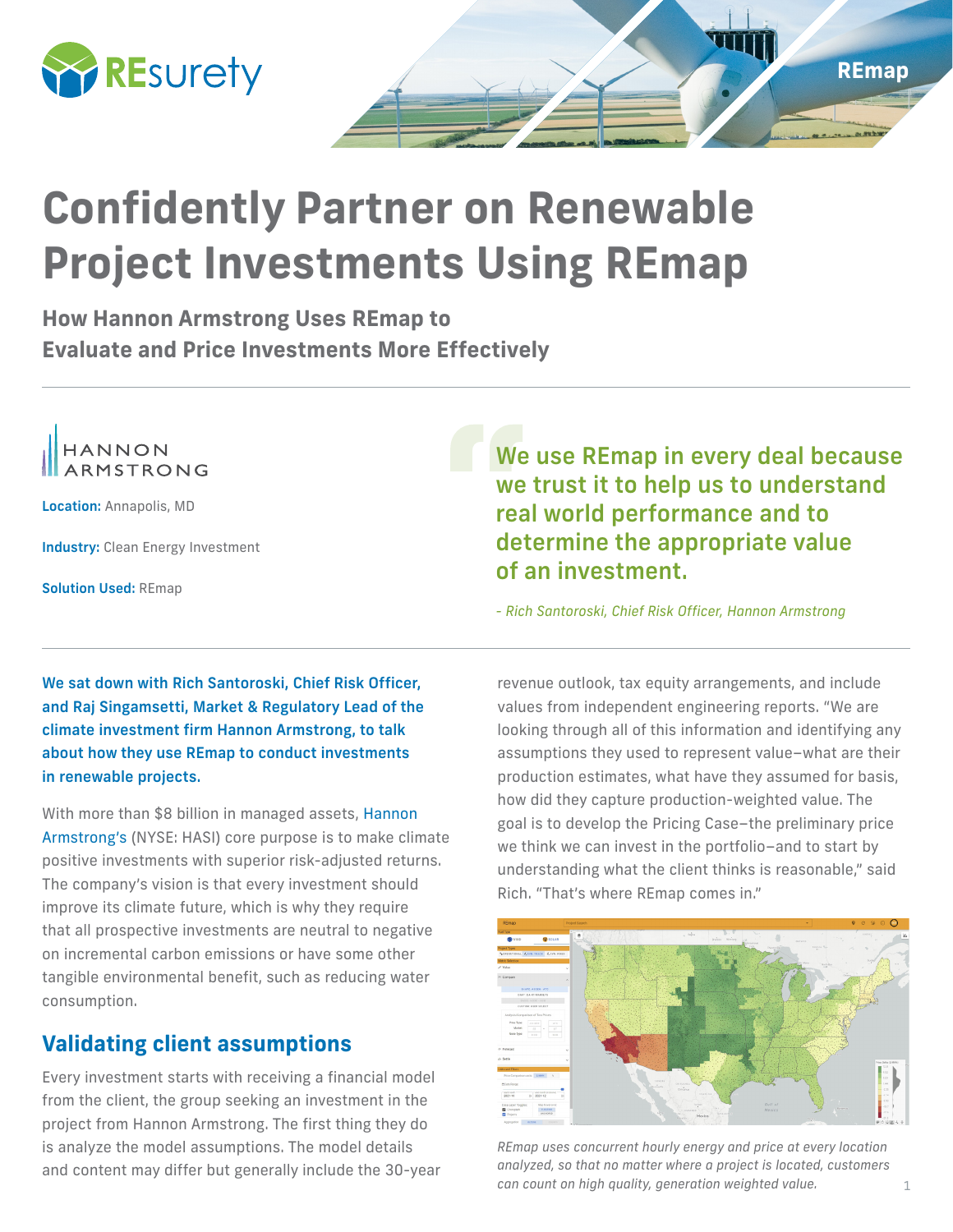#### **Determine what is reasonable**

"We start using REmap right away in our review process, typically as we start to dig into the client's independent engineering reports," said Rich. These reports come with both historical and forecasted data and are the source for many values such as basis and production weighting in the client's model. "The first thing we'll look for is how aligned their historical and forecasted values are," Rich continued. "If they forecast that a production-weighted value changes dramatically from 2021 into 2022, why is that? In a lot of cases it might be because they're relying on an 8760 for production weighting in their forecast, in which case we'll want to capture this and raise it for discussion later."

#### Historical Basis



*Customers can see average basis performance at the map level if they want to compare across projects or regions or explore the monthly and hourly detail of specific projects to investigate trends or events.*

The historical, concurrent hourly price and energy data in REmap made it clear for Hannon how much an assumed generation profile like an 8760 can impact valuation, or, more specifically, overstate value. "As a result, we'll often point to this historical data in discussions with the client as a rationale for our preliminary investment price," said Rich.

#### **Discussions with the client**

"After studying the assumptions, we'll move on to using REmap to inform our discussions with the client and their consultants. Our goal in these discussions is to understand their rationale and to see if we agree," said Raj. These discussions will occur over a series of phone

We've been in calls with clients and their consultants where we'll bring up REmap in realtime to validate something they've said.

*- Rich Santoroski, Chief Risk Officer, Hannon Armstrong*

calls with the client and the relevant consultant or independent engineer. In those conversations, Hannon will ask questions about the engineering analysis and any gaps between their historical and forecasted values. "Basis is another market assumption that gets a lot of attention in these meetings," continued Raj. "If we're dealing with an in-development project then we'll use REmap to not only look at nearby projects to see what the range in potential basis risk could be, but also to see how it's behaved more recently." Project development is a lengthy process, which means there can be gaps separating when Hannon sees an investment and when the engineering reports were commissioned. Having access to more recent data helps them see if the expectations in the reports still hold. "We've had situations where we brought up REmap during these calls in order to validate or refute numbers presented by a consultant," said Rich.

"Obviously these are long-term investments we're making in markets that are evolving, so there's uncertainty inherent in the assumptions we're discussing," said Rich. "We may not reconcile all of the differences with the client, which is fine, but it's critical that we enter into these investments with our eyes open, and REmap is a big part of that."

#### **Build the internal Booking Case**

"After collaborating on assumptions with our client, we'll offer a preliminary price for an investment we're willing to make, and assuming they show interest, we'll move onto a second phase where we build our internal model, also known as the Booking Case," said Rich. "Here we'll do another round of due diligence, possibly bring in our own independent consultants, then build a valuation model with our own underwriting assumptions which we think